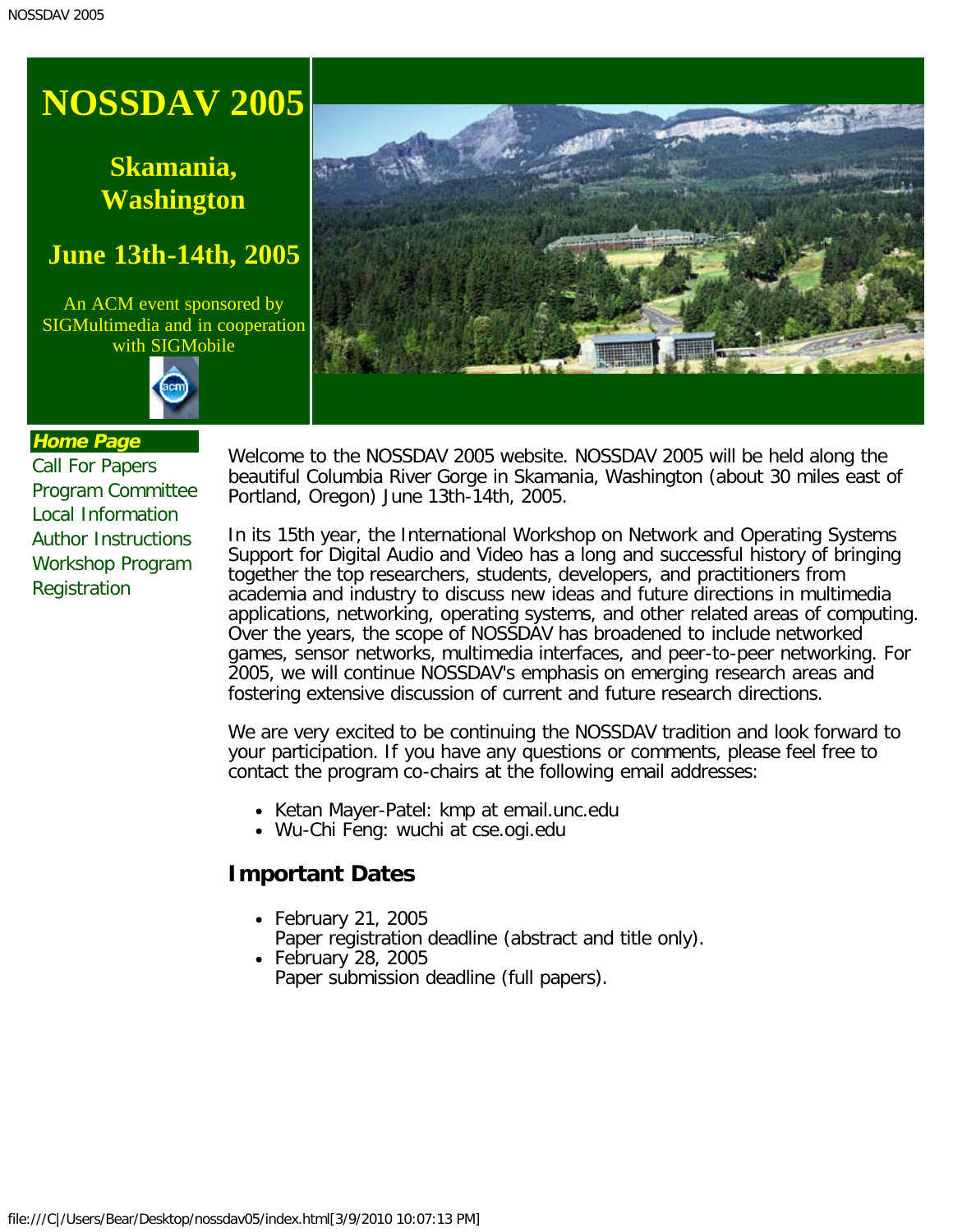# <span id="page-1-0"></span>**Skamania, Washington**

## **June 13th-14th, 2005**

An ACM event sponsored by SIGMultimedia and in cooperation with SIGMobile





#### [Home Page](#page-0-0) **Call For Papers**

[Program Committee](#page-3-0) [Local Information](#page-4-0) [Author Instructions](#page-6-0) [Workshop Program](#page-7-0) [Registration](javascript:if(confirm()

For fifteen years, NOSSDAV has fostered cutting-edge state-of-the-art research in multimedia and newly emerging areas such as networked games and peer-to-peer streaming. The workshop environment encourages lively discussion among participants and invites strong feedback for work in progress. For 2005, NOSSDAV will take place in Skamania, Washington. Located along the beautiful Columbia River about 30 miles east of Portland, Oregon, Skamania offers a variety of outdoor activities including golf, river rafting, kayaking, hiking, and quaint riverfront towns steeped in Lewis-and-Clark-era history.

NOSSDAV invites submissions on all areas of multimedia computing and networking and strongly encourages work in progress in emerging areas. Papers grounded in high-quality experimental research based on prototype and real systems are highly valued. Additionally, papers proposing new directions for research or calling into question existing conventional wisdom are welcomed. Topics of interest include, but are not limited to:

- **Peer-to-peer streaming**
- **Networked games**
- **Wireless and mobile multimedia systems**
- 3D multimedia and tele-immersion
- Streaming 3D graphics and virtual worlds
- Sensor netowrks and architectures
- In-network stream processing
- Application-level multicast
- Multimedia security
- Digital rights management
- Real-time operating system support for multimedia
- Multimedia middleware and frameworks

New for this year are three topic-specific sessions on **peer-to-peer streaming, networked games, and mobile media** . These sessions will include an invited paper from leading researchers and discussion panels. Papers in these three areas are strongly encouraged. A broad view will be taken in deciding what topics are within scope. Please feel free to contact the workshop co-chairs if you are unsure and wish to check if a particular paper or topic is within the workshop scope.

As always, student participation is strongly encouraged. To encourage a good mix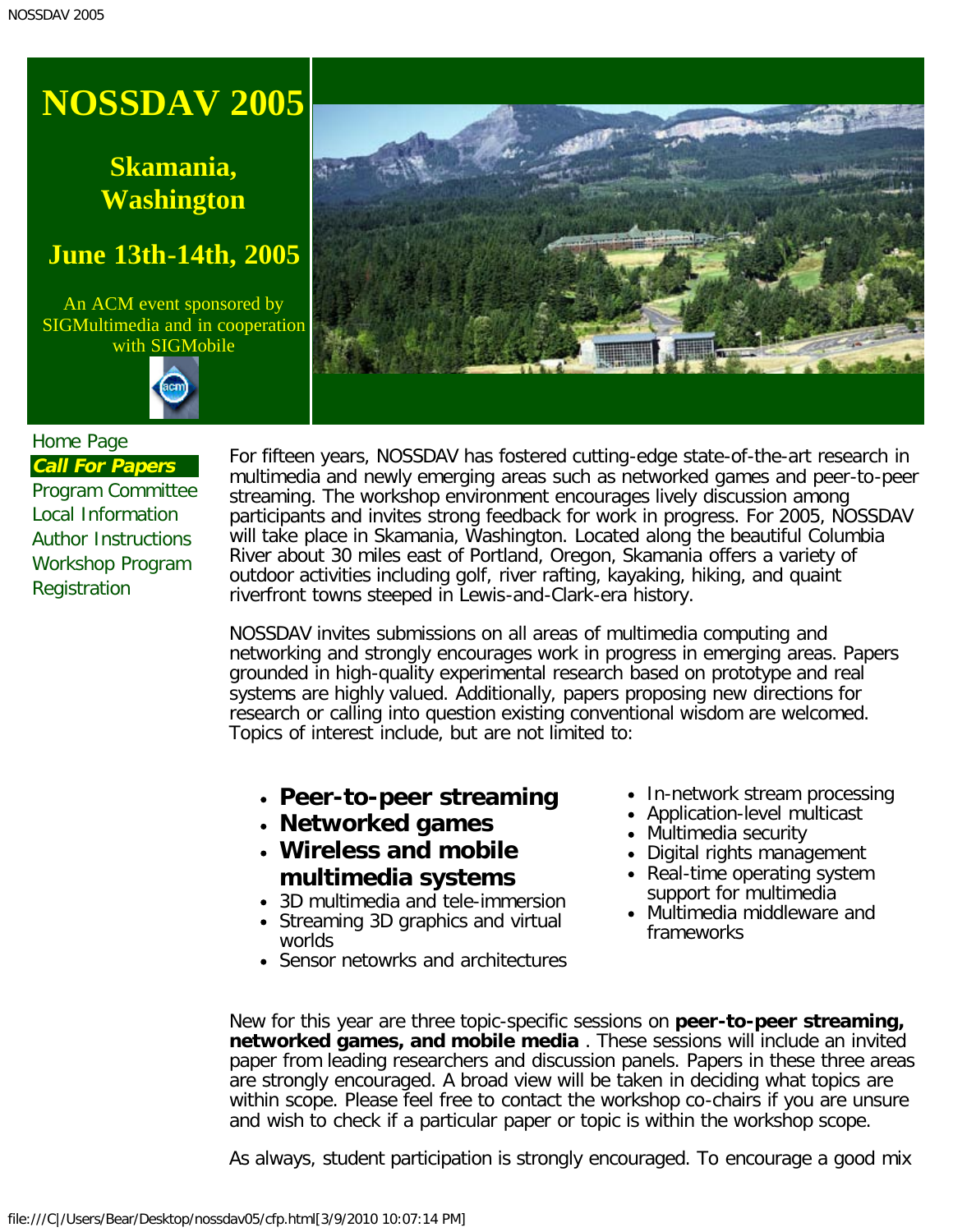of seasoned researchers as well as students, we will be offering discounted registration for student members who attend with their faculty advisor.

Submissions (as well as the camera ready final versions of accepted papers) should be no longer than 6 pages. We expect these submissions to be the kernel of what will eventually lead to full-length papers at high-quality conferences or journals.

#### **Important Dates**

- **February 21, 2005:** Paper registration deadline (abstract and title only).
- **February 28, 2005:** Paper submission deadline (full papers).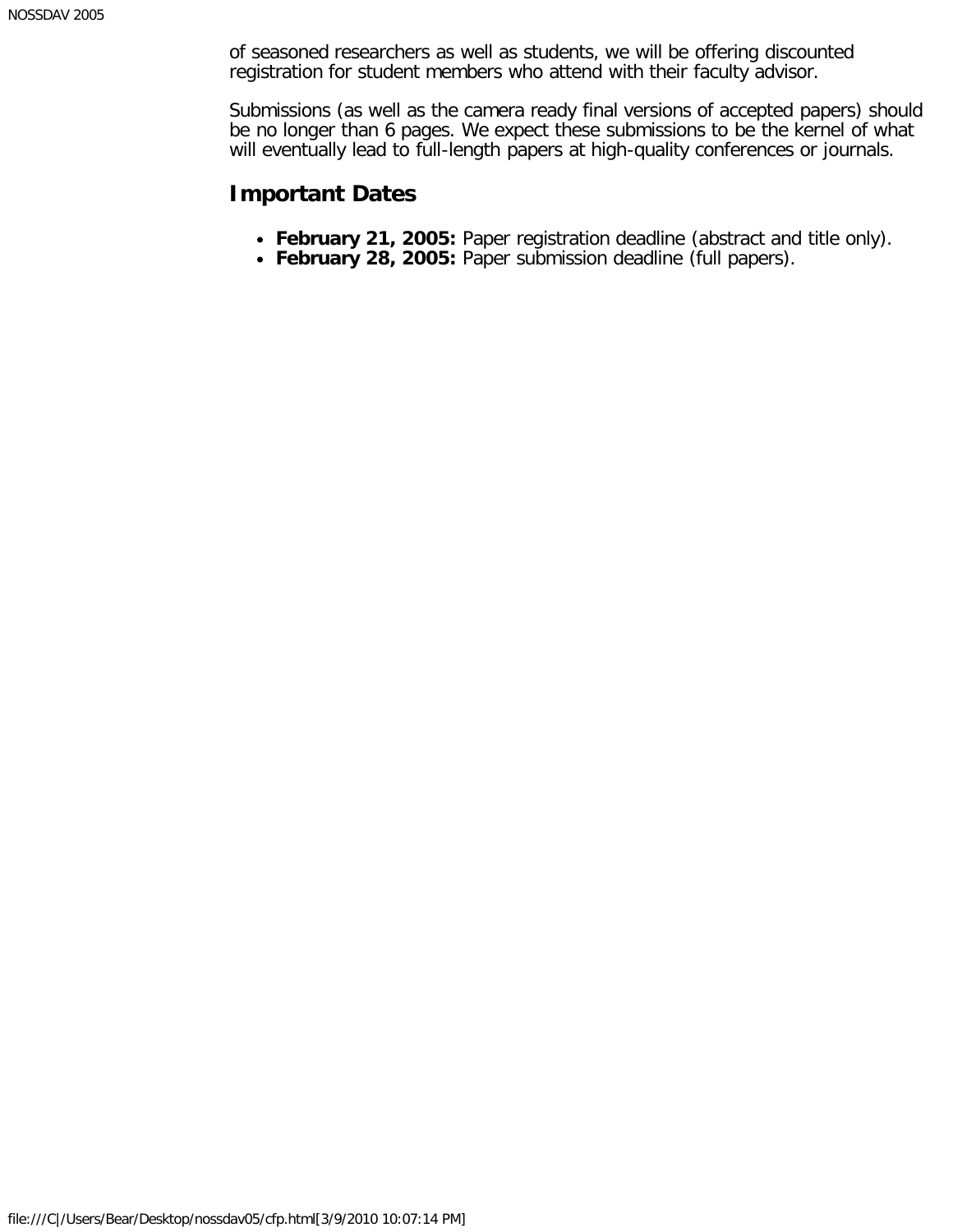# <span id="page-3-0"></span>**Skamania, Washington**

## **June 13th-14th, 2005**

An ACM event sponsored by SIGMultimedia and in cooperation with SIGMobile





#### [Home Page](#page-0-0) [Call For Papers](#page-1-0) **Program Committee**

[Local Information](#page-4-0) [Author Instructions](#page-6-0) [Workshop Program](#page-7-0) **[Registration](javascript:if(confirm()** 

### **Program Co-Chairs:**

### **Program Committee:**

Surendar Chandra Notre Dame (USA)

Wu-Chi Feng **Portland State University (USA)** Ketan Mayer-Patel **Example 20 University of North Carolina, Chapel Hill (USA)** 

Kevin Almeroth University of California, Santa Barbara (USA) Wu-Chang Feng **Portland State University (USA)** Carsten Griwodz University of Oslo (Norway) Kevin Jeffay **Example 20** University of North Carolina, Chapel Hill (USA) Andreas Maute **Lancaster University (UK)** Reza Rejaie University of Oregon (USA) Henning Schulzrinne Columbia University (USA) Prashant Shenoy University of Massachusetts, Amherst (USA) Cormac Sreenan University College Cork (Ireland) Ooi Wei Tsang **National University of Singapore (Singapore)** Jon Walpole **Portland State University (USA)** Dongyan Xu Purdue University (USA)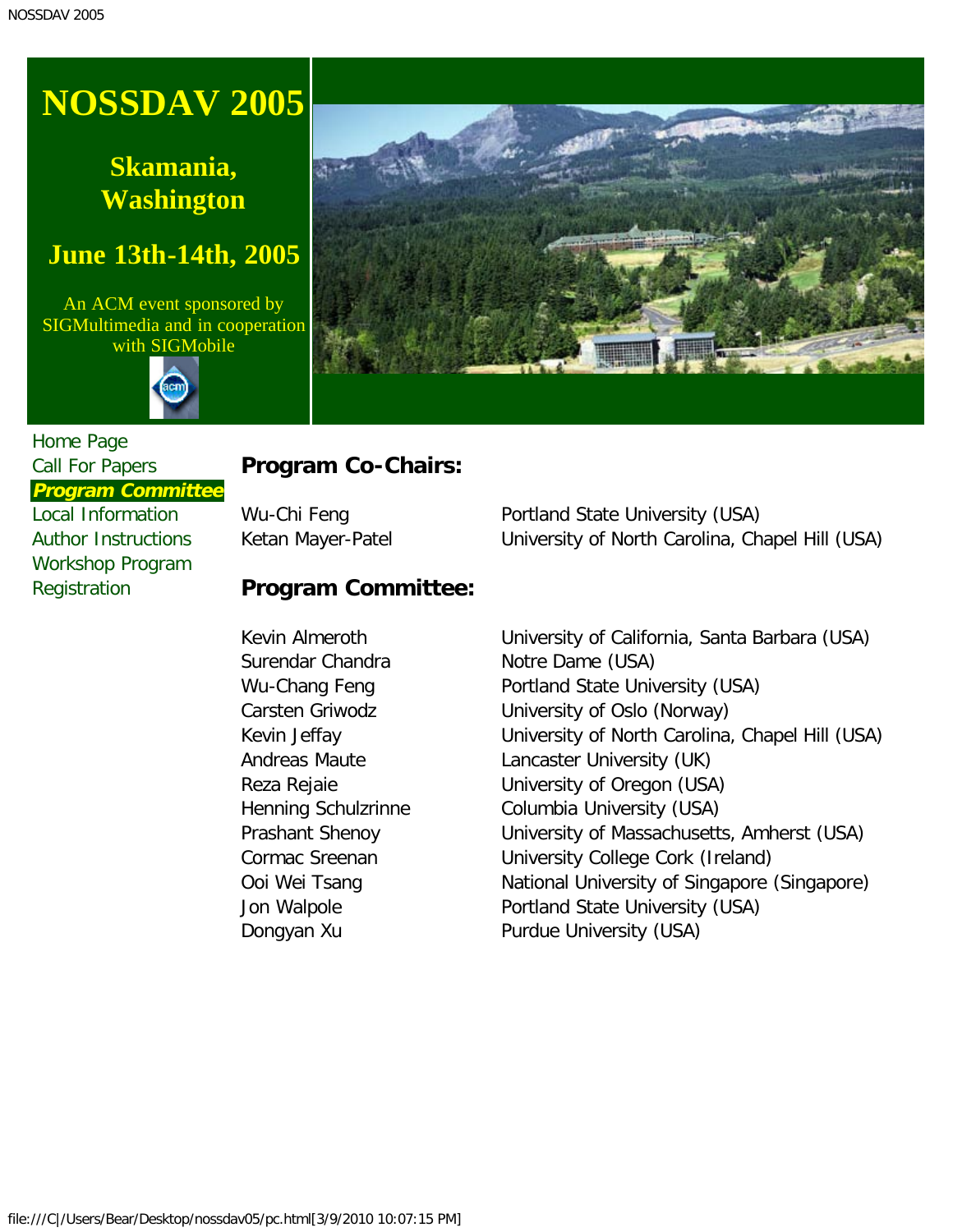# <span id="page-4-0"></span>**Skamania, Washington**

## **June 13th-14th, 2005**

An ACM event sponsored by SIGMultimedia and in cooperation with SIGMobile





[Home Page](#page-0-0) [Call For Papers](#page-1-0) [Program Committee](#page-3-0) **Local Information**

[Author Instructions](#page-6-0) [Workshop Program](#page-7-0) [Registration](javascript:if(confirm()

The workshop will be held in the **[Dolce Skamania Lodge](javascript:if(confirm() in Skamania**, Washington (30 miles east of Portland, Oregon). We have negotiated a special rate from the lodge and strongly encourage workshop participants to take advantage of it.

### **Getting to Skamania**

A number of shuttle companies and car services are available to arrange transportation from the Portland airport and the Lodge if you do not want to rent a car. Several are listed below:

- Columbia Crossroads, Inc. 503-225-9995 [www.columbia-crossroads.com](javascript:if(confirm()
- Blue Star Shuttle 503-249-1837 or 800-247-2272 [bluestarbus.com](javascript:if(confirm()
- My Chauffeur Transportation Co. 503-969-4370 [www.mychauffeur.ws](javascript:if(confirm()
- NW Express 800-743-3739 (Requires advance reservations)
- Cascade Executive Services, Inc. 360-424-1337
- Raz Transportation (Large group transportation) 888-684-3322
- Prestige Transportation Group Limousines, Lincoln Town Cars, Luxury Vans 503-282-5009

### **Accommodations**

We have pre-negotiated rates for two different types of rooms at the Dolce Skamania Lodge.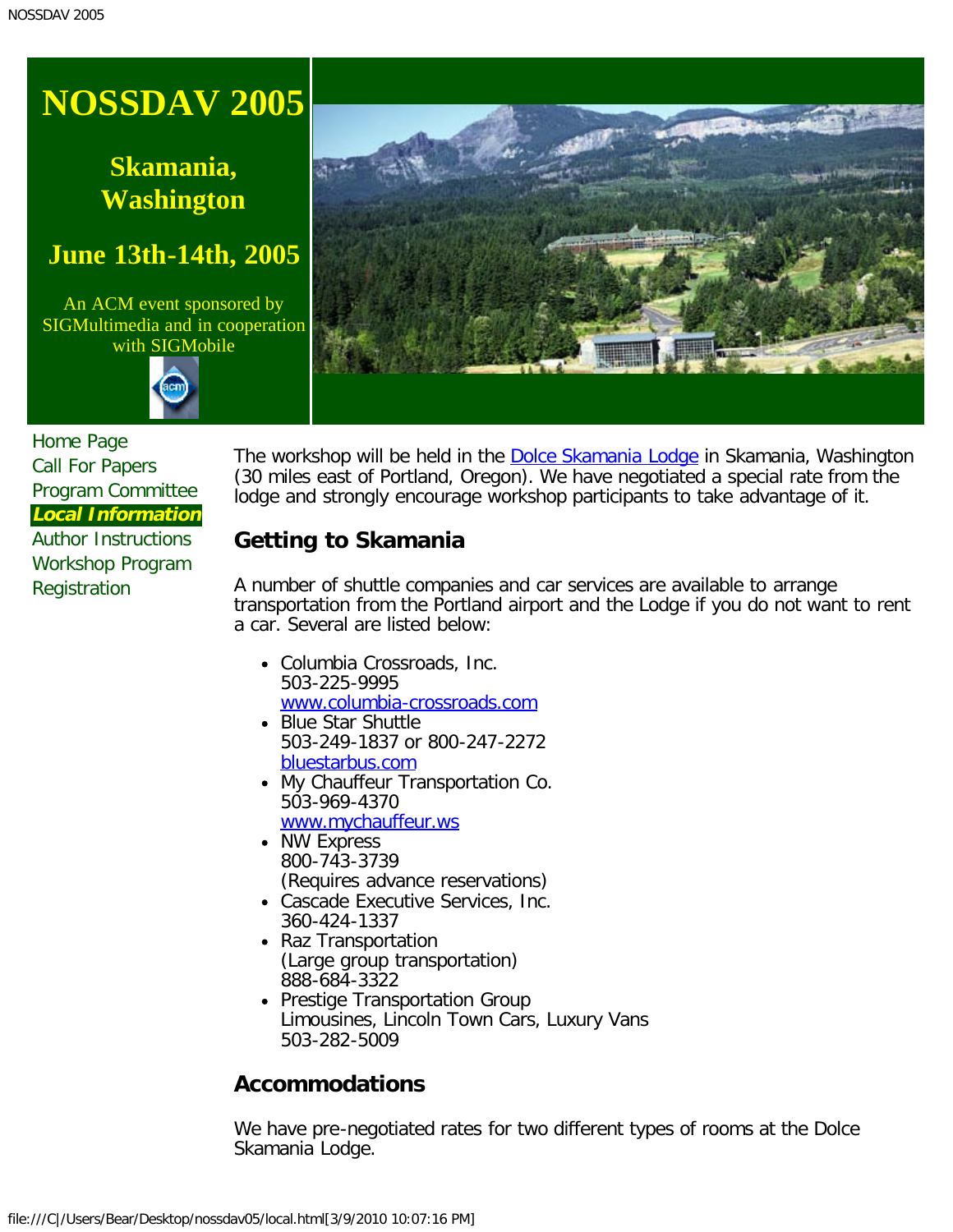Room Type Price Superior \$159 Deluxe \$189

For more information about the room types and to reserve a room, please contact Dolce Skamania Lodge Reservations at 1-800-221-7117. Mention the conference name in order to get the negotiated rates.

Please note that reservations need to be made by May 11.

#### **Meals**

A luncheon and a dinner on Monday will be served as part of the program and is included with your registration.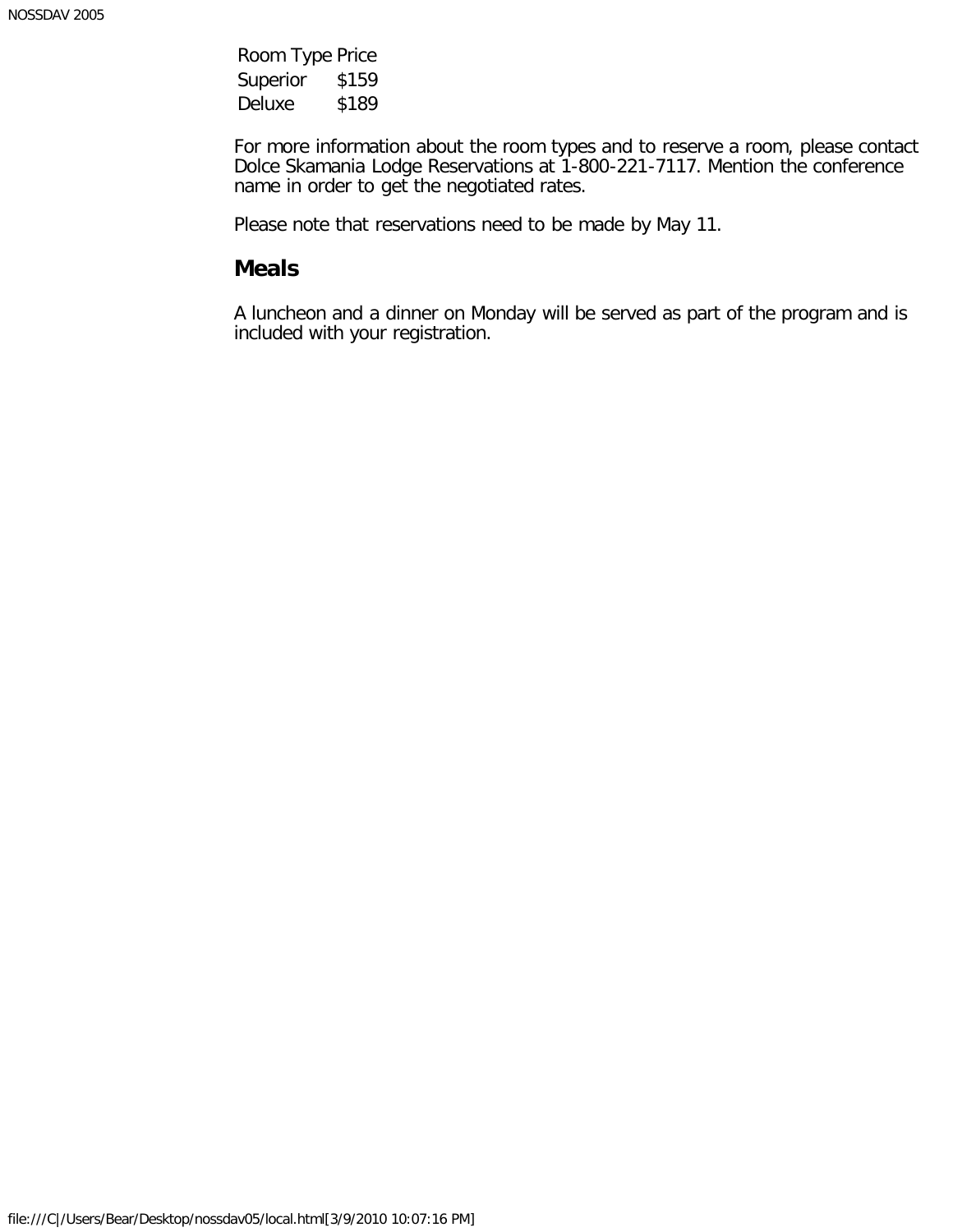# <span id="page-6-0"></span>**Skamania, Washington**

## **June 13th-14th, 2005**

An ACM event sponsored by SIGMultimedia and in cooperation with SIGMobile





[Home Page](#page-0-0) [Call For Papers](#page-1-0) [Program Committee](#page-3-0) [Local Information](#page-4-0) **Author Instructions** [Workshop Program](#page-7-0) [Registration](javascript:if(confirm()

### **Instructions for Accepted Authors**

We are working with the Sheridan Printing Company in order to produce the workshop proceedings. Below is a link to the instructions provided by Sheridan for submitting camera ready versions of your paper. Please note that the due date for camera ready versions is April 22, 2005.

**[Click here to go to the Sheridan's instructions for NOSSDAV](javascript:if(confirm() [authors.](javascript:if(confirm()**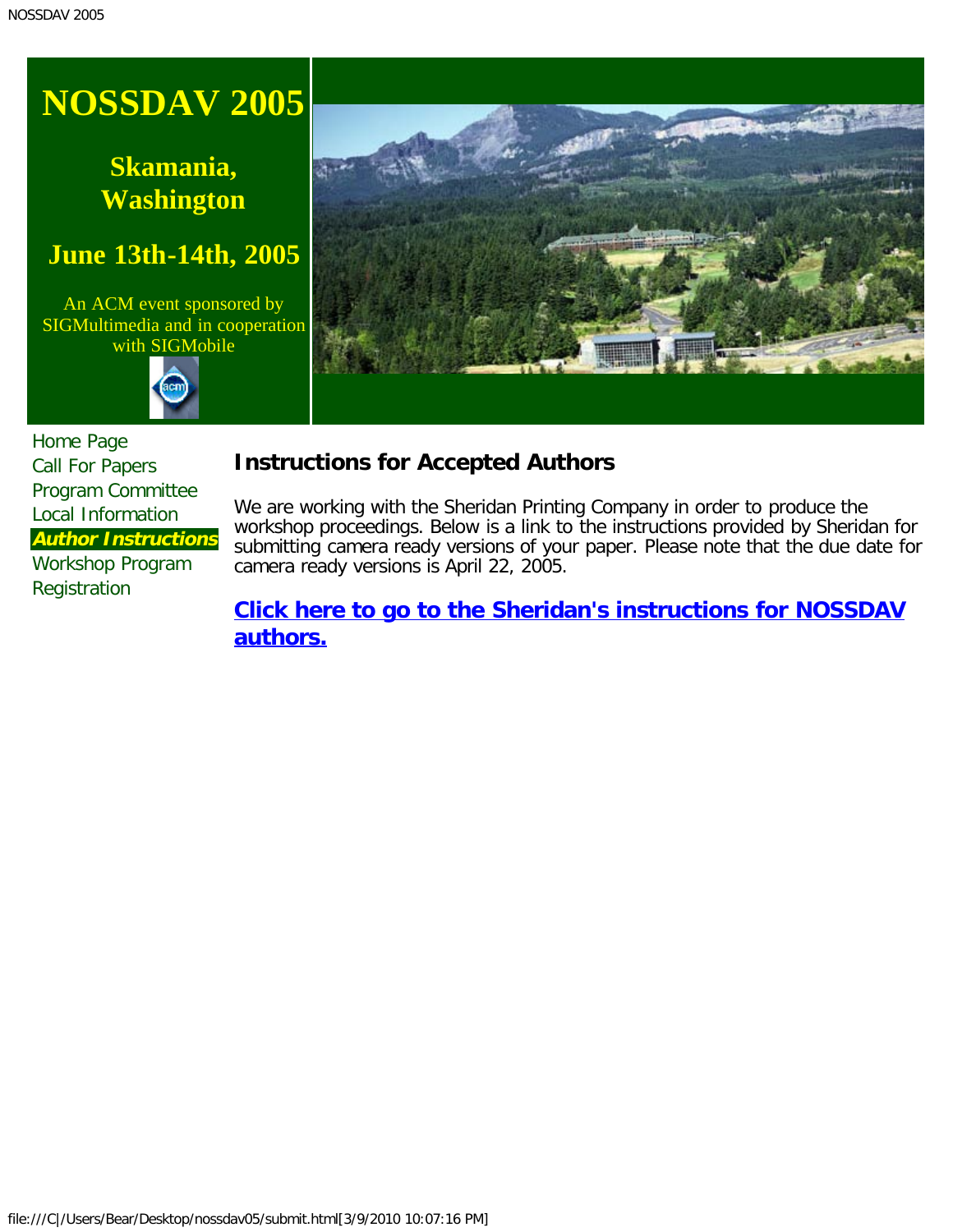# <span id="page-7-0"></span>**Skamania, Washington**

## **June 13th-14th, 2005**

An ACM event sponsored by SIGMultimedia and in cooperation with SIGMobile





| Home Page                                     | Monday, June 13 |                                                                           |
|-----------------------------------------------|-----------------|---------------------------------------------------------------------------|
| <b>Call For Papers</b>                        | $9:00 - 10:30$  | Network Gaming                                                            |
| Program Committee<br><b>Local Information</b> |                 | Supporting P2P Gaming When Players Have Heterogeneous<br><b>Resources</b> |
| <b>Author Instructions</b>                    |                 | Mitigating Information Exposure to Cheaters in Real-Time                  |
| <b>Workshop Program</b>                       |                 | <b>Strategy Games</b>                                                     |
| Registration                                  |                 | A Traffic Model for the Xbox Game Halo 2                                  |
|                                               |                 | Game Traffic Analysis: An MMORPG Perspective                              |
|                                               | $10:45 - 11:45$ | Keynote: Harrick Vin                                                      |

Harrick Vin is a Professor in the Department of Computer Sciences at the University of Texas at Austin. He is the founding Director of the Distributed Multimedia Computing Laboratory and the co-Director of the Laboratory of Advanced Systems Research (LASR) at UT Austin. His research interests are in the areas of networks, operating systems, distributed systems, and multimedia systems.

He has co-authored more than 100 papers in leading journals and conferences. Harrick has been a recipient of several awards including the Faculty Fellow in Computer Sciences, Dean's Fellowship, National Science Foundation CAREER award, IBM Faculty Development Award, Fellow of the IBM Austin Center for Advanced Studies, AT&T Foundation Award, National Science Foundation Research Initiation Award, IBM Doctoral Fellowship, NCR Innovation Award, and San Diego Supercomputer Center Creative Computing Award.

He received his Ph.D. in Computer Science from the University of California at San Diego in 1993.

#### 13:15 - 14:30 Wireless

ACE: An Active, Client-Directed Technique for Reducing WNIC Energy During Web Browsing Weather Forecasting - Predicting Performance for Streaming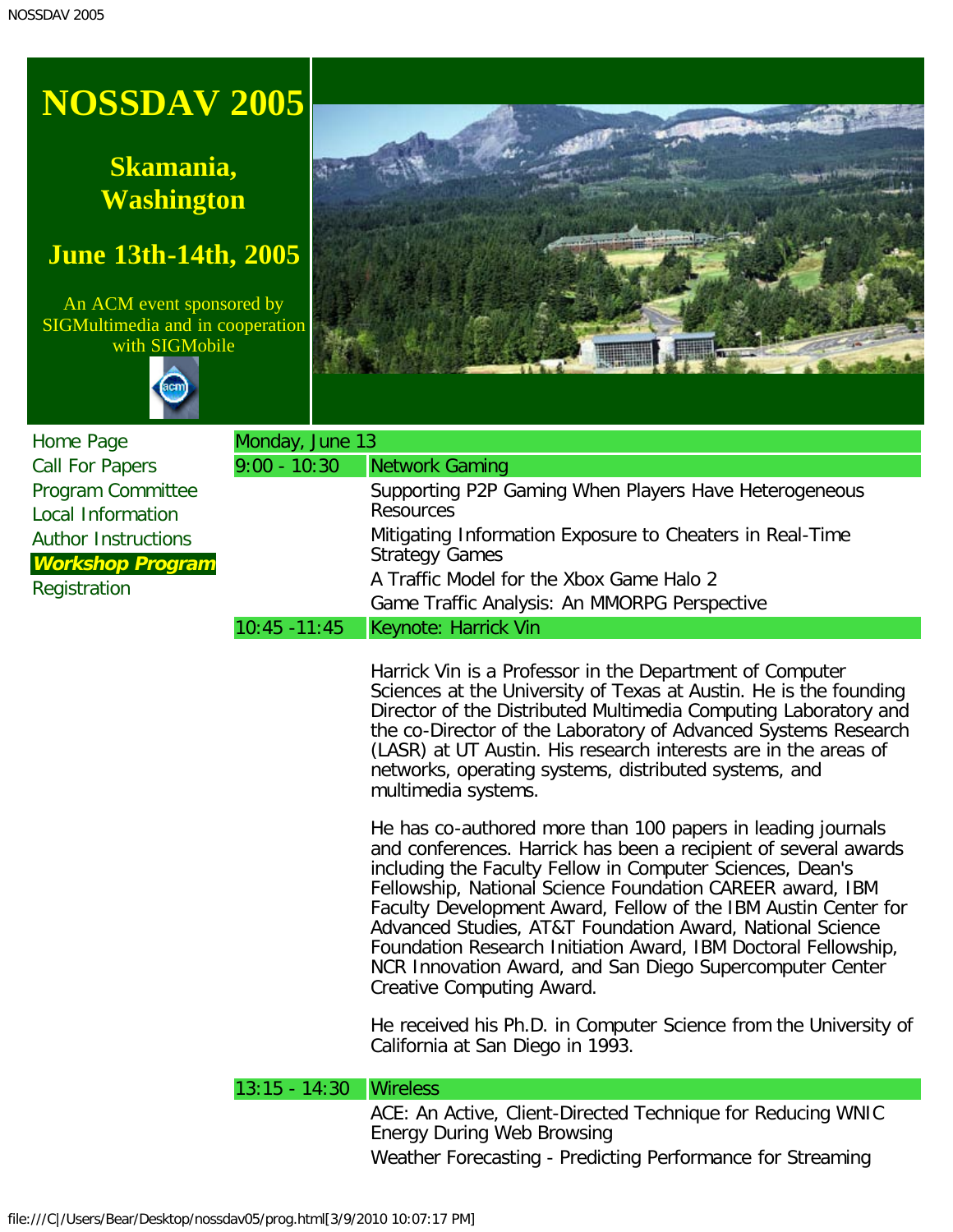Video over Wireless LANs

Power-efficient Streaming for Mobile Terminals

| $14:45 - 16:15$  | Audio                                                                                                                                                                                       |
|------------------|---------------------------------------------------------------------------------------------------------------------------------------------------------------------------------------------|
|                  | Multi-Context Voice Communication In A SIP/SIMPLE-Based                                                                                                                                     |
|                  | Shared Virtual Sound Room With Early Reflections                                                                                                                                            |
|                  | 1-800-OVERLAYS: Using Overlay Networks to Improve VoIP<br>Quality                                                                                                                           |
|                  | A Formal Approach to Design Optimized Multimedia Service<br>Overlay                                                                                                                         |
|                  | Peer-to-Peer Internet Telephony using SIP                                                                                                                                                   |
| $16:30 - 17:45$  | <b>Content Analysis</b>                                                                                                                                                                     |
|                  | A Novel Encryption Algorithm for High Resolution Video                                                                                                                                      |
|                  | Context-Aware Metadata Creation in a Heterogeneous Mobile<br>Environment                                                                                                                    |
|                  | RETAVIC: Using Meta-Data for Real-Time Video Encoding in<br>Multimedia Servers                                                                                                              |
| Tuesday, June 14 |                                                                                                                                                                                             |
| $8:15 - 9:45$    | Peer-to-Peer                                                                                                                                                                                |
|                  | Using N-Tress for Scalable Event Ordering in Peer-to-Peer Games<br>Natural Selection in P2P Streaming: From the Cathedral to the<br><b>Bazaar</b>                                           |
|                  | MOPAR: A Mobile Peer-to-Peer Overlay Architecture for Interest<br>Management of Massively Multiplayer Online Games                                                                          |
|                  | Mirinae: A Peer-to-Peer Overlay Network for Large-Scale Content-<br>based Publish/Subscribe Systems                                                                                         |
|                  |                                                                                                                                                                                             |
| $10:00 - 11:30$  | <b>Streaming</b>                                                                                                                                                                            |
|                  | Adjusting Forward Error Correction with Quality Scaling for<br><b>Streaming MPEG</b><br>Retransmission in Distributed Media Streaming<br>Impact of FEC Overhead on Scalable Video Streaming |
| $13:00 - 14:15$  | Real-Time Monitoring of Video Quality in IP Networks                                                                                                                                        |
|                  | Multimedia Sensing<br>Dissecting the Video Sensing Landscape<br>The Case for Multi-tier Camera Sensor Networks<br>A Bandwidth Management Framework for Wireless Camera Array                |
| 14:30-16:00      | <b>Operating Systems</b>                                                                                                                                                                    |
|                  | Efficient Operating System Support for Group Unicast<br>KStreams: Kernel Support for Efficient Data Streaming in Proxy<br><b>Servers</b>                                                    |
|                  | Meeting CPU Constraints by Delaying Playout of Multimedia Tasks:<br>An Analytical Framework                                                                                                 |
|                  | Platform Overlays: Enabling In-Network Stream Processing in<br>Large-scale Distributed Applications                                                                                         |
| $16:15 - 5:45$   | <b>Services</b>                                                                                                                                                                             |
|                  | Interactive Media Server with Media Synchronized RAID Storage<br>System<br><b>Facilitating Robust Multicast Group Management</b>                                                            |